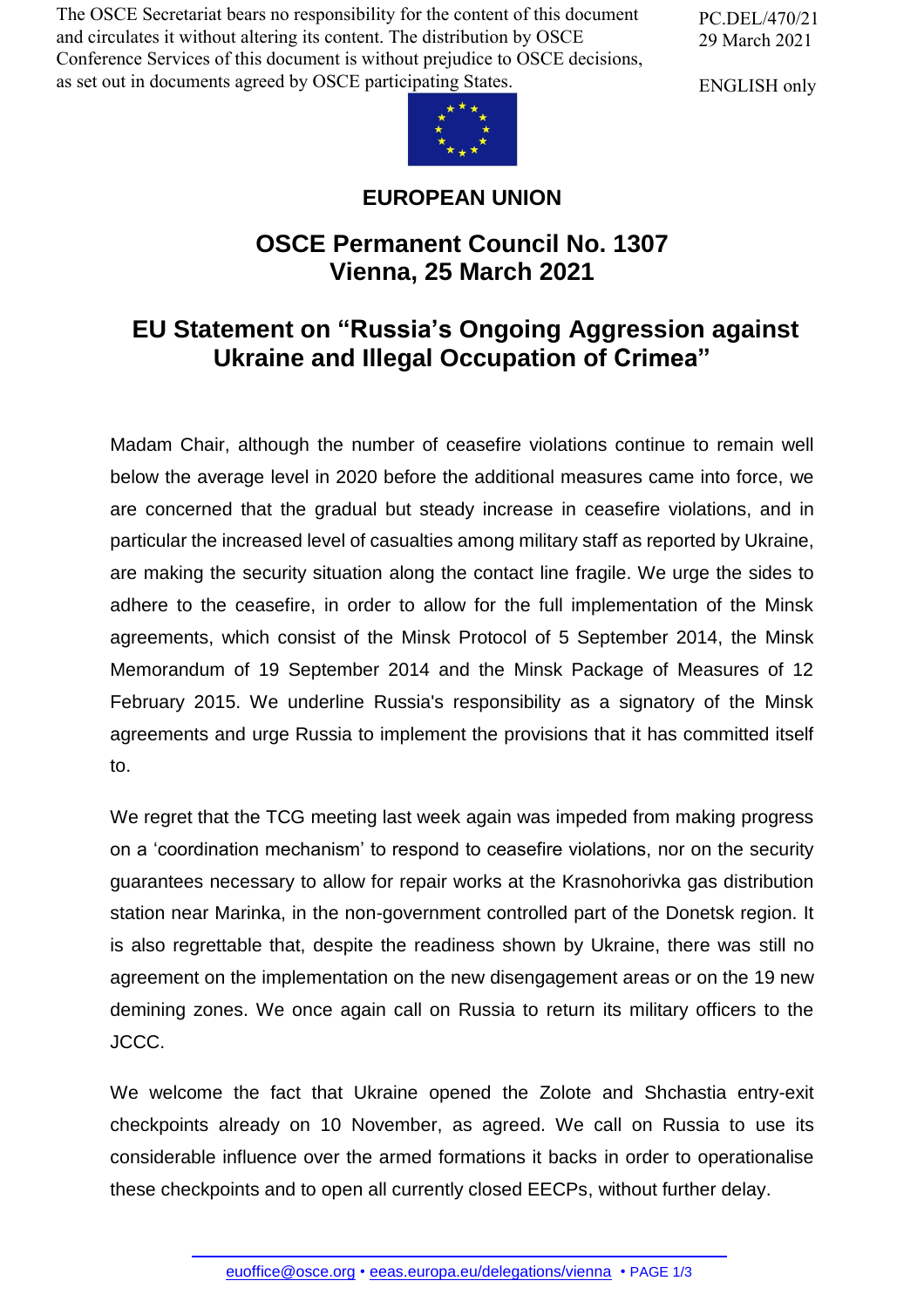The SMM is the most valuable asset of the international community as it provides reliable and objective information on the security and humanitarian situation on the ground and facilitates dialogue in line with its mandate. We therefore call, in particular on one participating State, to urgently pave the way towards a timely approval of both the SMM budget and the extension of the Mission mandate.

We condemn all attempts to impose Russian laws and regulations upon the population in the non-government controlled areas of Ukraine. Actions such as the simplified and selective procedure to obtain Russian citizenship, forced passportization and widespread drafting of residents of the Crimean peninsula into the Russian Armed Forces in Crimea are examples of violations of international law and fundamental OSCE principles and commitments. We are also concerned about recent statements, including from Russian officials, claiming that those who have obtained Russian passports in the Donetsk and Luhansk regions of Ukraine should also be able to participate in the Russian State Duma elections held in September this year. We stress that the holding of Russian elections in Ukrainian territory, without the consent of Ukraine, would run counter to the spirit of the Minsk agreements and would violate the territorial integrity of Ukraine as a sovereign State.

We remain concerned about the deteriorating human rights situation in the illegally annexed Crimean peninsula. In 2020, courts in Crimea issued deportation and forcible transfer orders against at least 105 Ukrainian citizens on the basis that they did not possess Russian passports or that they had failed to apply for, or to obtain, Russian residence permits. We also regret that a Russian Presidential decree adding most of the illegally annexed Crimea and city of Sevastopol to the list of border territories of the Russian Federation in which non-Russian citizens are prevented from owning land, came into force on 20 March 2021. The European Union does not recognise this decree, which is a violation of international humanitarian law. This decree, and the imposition of Russian citizenship, is yet another attempt to forcibly integrate the illegally-annexed peninsula into Russia.

The EU remains firm in its call on all sides to swiftly and fully implement the Minsk agreements and honour their commitments in full in order to achieve a sustainable political solution to the conflict in line with the OSCE principles and commitments. We call on Russia to fully assume its responsibility in this regard and to use its considerable influence over the armed formations it backs to meet the Minsk commitments in full. Respect for these principles and commitments must be restored. We again call on